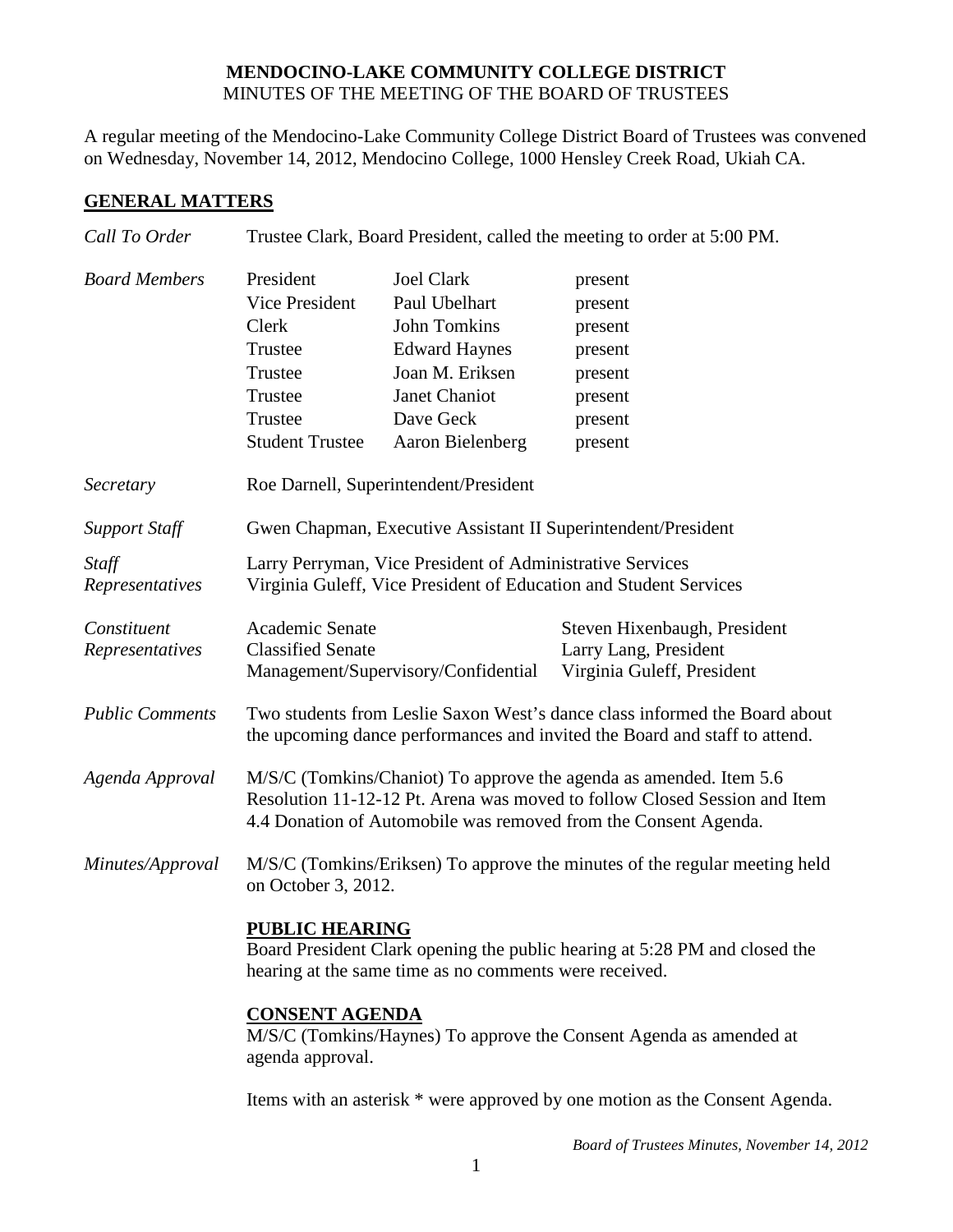| $Employment -$<br>Short-Term<br><b>Employees</b>            | <b>Personnel</b><br>*RESOLVED, That the Mendocino-Lake Community College District Board of<br>Trustees does hereby ratify the Short-Term Employees as submitted.                                                                                                                                                                                                                                |  |
|-------------------------------------------------------------|-------------------------------------------------------------------------------------------------------------------------------------------------------------------------------------------------------------------------------------------------------------------------------------------------------------------------------------------------------------------------------------------------|--|
| Volunteers                                                  | *RESOLVED, That the Mendocino-Lake Community College District Board of<br>Trustees does hereby approve the list of volunteers as submitted.                                                                                                                                                                                                                                                     |  |
| $Promotion -$<br>Educational<br>Administrator               | *RESOLVED, That the Mendocino-Lake Community College District Board of<br>Trustees does hereby approve an Educational Administrator contract for Virginia<br>Guleff, Vice-President of Education and Student Services, November 15, 2012 -<br>June 30, 2015, \$137,280/year.                                                                                                                    |  |
| Reclassification                                            | *RESOLVED, That the Mendocino-Lake Community College District Board of<br>Trustees does hereby ratify a reclassification for Cindy Chapman to Executive<br>Assistant I-Vice Presidents, effect November 14, 2012 to include a salary<br>increase of 5%.                                                                                                                                         |  |
| AB 2910-Quarterly<br><b>Fiscal Status</b><br>Report         | <b>Other Items</b><br>*RESOLVED, That the Mendocino-Lake Community College District Board of<br>Trustees does hereby accept the quarterly report as submitted.                                                                                                                                                                                                                                  |  |
| <b>Fiscal Report</b>                                        | *RESOLVED, That the Mendocino-Lake Community College District Board of<br>Trustees does hereby accept the fiscal report as submitted.                                                                                                                                                                                                                                                           |  |
| Library/Learn<br>Center-Accept<br>Project                   | *RESOLVED, That the Mendocino-Lake Community College District Board of<br>Trustees does hereby accept the Library/Learning Center project from Midstate<br>Construction.                                                                                                                                                                                                                        |  |
| Donation of<br>Automobile                                   | M/S/C (Haynes/Chaniot) RESOLVED, That the Mendocino-Lake Community<br>College District Board of Trustees does hereby accept the donation of a 1998<br>Toyota Sienna donated by Darcie Langevin for the Auto Tech club.                                                                                                                                                                          |  |
|                                                             | Trustee Ubelhart removed this item from the consent agenda in order to<br>recognize the auto department and remind the other Trustees that a tour of the<br>auto department is planned for a future agenda.                                                                                                                                                                                     |  |
| <b>Resolution</b><br>$11 - 12 - 01$<br><b>Trustee Areas</b> | <b>ACTION ITEMS</b><br>M/S/C (Haynes/Geck) RESOLVED, That the Mendocino-Lake Community<br>College District Board of Trustees does hereby adopt Resolution 11-12-01<br>specifying Plans Option B Mendocino County and Version 3 Lake County for<br>the redistricting of trustee areas to equalize the population and to change voting<br>from an at-large process to a by-trustee area election. |  |
|                                                             | Trustee Haynes proposed that the Board subcommittee and staff continue to<br>research the advantages or disadvantages of changing from odd year elections to<br>even year elections.                                                                                                                                                                                                            |  |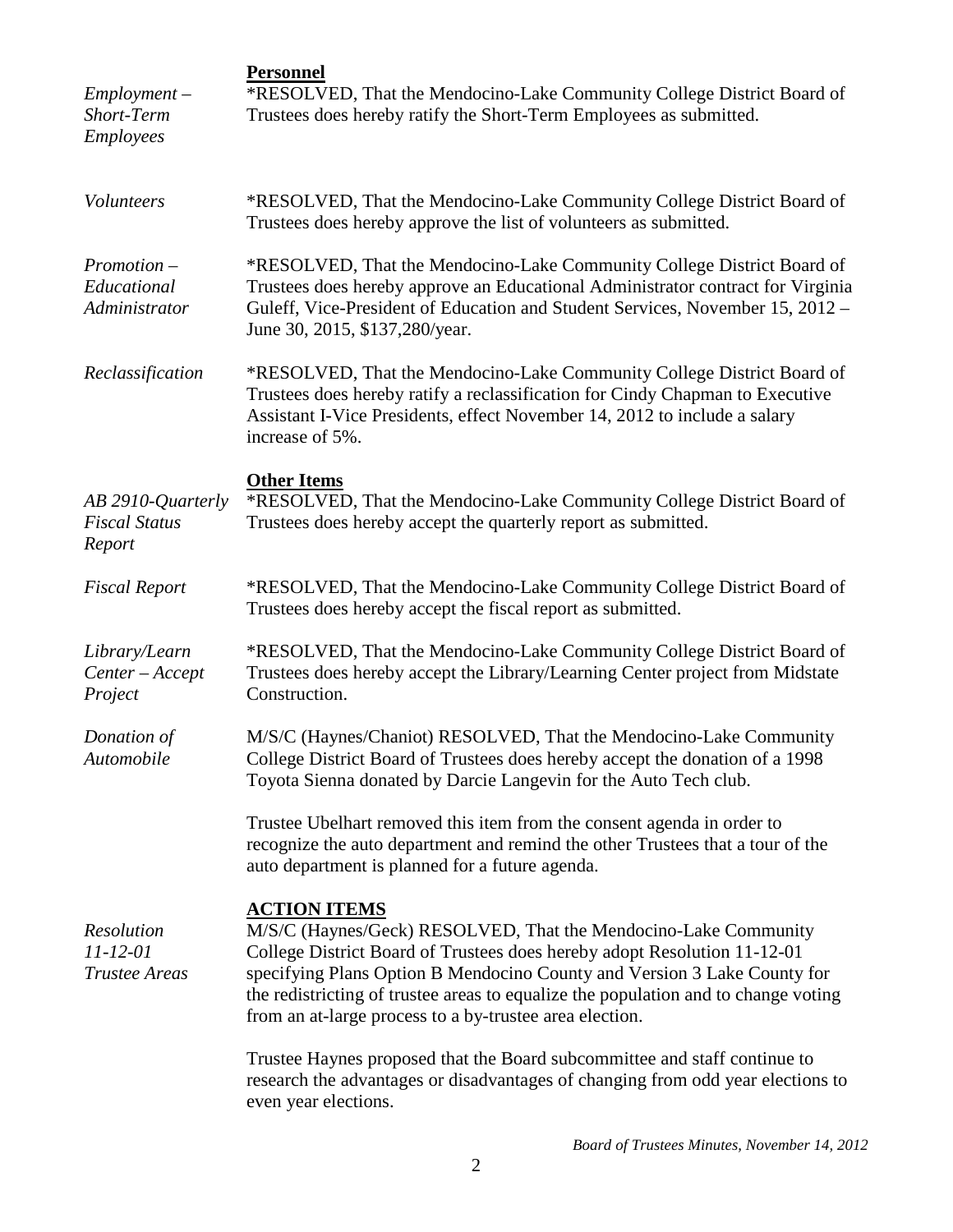| <b>Board Policy</b><br>$Reviewion -$<br>Policy 604 Travel | M/S/C (Haynes/Geck) RESOLVED, That the Mendocino-Lake Community<br>College District Board of Trustees does hereby approve the revisions to Policy<br>604 Travel and Travel Expense.                                                                                                                                                                                                    |
|-----------------------------------------------------------|----------------------------------------------------------------------------------------------------------------------------------------------------------------------------------------------------------------------------------------------------------------------------------------------------------------------------------------------------------------------------------------|
| Willits/North<br>County Center -<br>Change Order<br>No. 1 | M/S/C (Chaniot/Ubelhart) RESOLVED, That the Mendocino-Lake Community<br>College District Board of Trustees does hereby ratify Change Order No. 1 for<br>the Willits/North County Center in the amount of \$114,736.                                                                                                                                                                    |
|                                                           | Vice President Perryman mentioned that a complete explanation of the changes<br>with the Willits/North County Center was submitted as part of the Bond report.<br>He added that because this land is not raw land and was covered in paving and<br>building foundations, it was anticipated that there would be challenges.                                                            |
| Lowery Student<br>Center - Change<br>Order No. 1          | M/S/C (Geck/Chaniot) RESOLVED, That the Mendocino-Lake Community<br>College District Board of Trustees does hereby ratify Change Order No. 1 for<br>the Lowery Student Center in the amount of \$16,227.                                                                                                                                                                               |
| Lake County<br>Center                                     | M/S/C (Tomkins/Geck) RESOLVED, That the Mendocino-Lake Community<br>College District Board of Trustees does hereby ratify Change Order No. 8 for<br>the Lake County Center in the amount of \$20,096.                                                                                                                                                                                  |
| Resolution<br>$11 - 12 - 02$<br>Pt. Arena                 | M/S/Failed (Tomkins/Eriksen) RESOLVED, That the Mendocino-Lake<br>Community College District Board of Trustees does hereby adopt Resolution<br>11-12-01 authorizing the District to contact for emergency repair and renovation<br>of Pt. Arena systems necessary for students and faculty to hold classes.<br>Trustee Haynes voted "no"<br>All other Trustees voted "yes"             |
|                                                           | The motion failed because law requires that this resolution be passed<br>unanimously.                                                                                                                                                                                                                                                                                                  |
| President's Report                                        | <b>INFORMATIONAL REPORTS</b><br>A written report was submitted by Superintendent/President Darnell. The<br>following was offered in addition:<br>Further discussion took place regarding Dominican College.                                                                                                                                                                            |
| <b>Education</b> and<br><b>Student Services</b><br>Report | A written report was submitted by Deans Rawitsch, Guleff, and Goff. The<br>following was offered in addition:<br>The Board offered congratulations to Virginia Guleff on her promotion to<br>Vice President of Education and Student Services.<br>The Deans and Student Services staff have been planning for the<br>implementation of the Student Success Task Force Recommendations. |
| Administrative<br>Services Report                         | A written report was submitted by Larry Perryman, Vice President of<br><b>Administrative Services.</b>                                                                                                                                                                                                                                                                                 |
| Measure W<br><b>Bond Report</b>                           | A written report was submitted by Larry Perryman, Vice President of<br>Administrative Services. The Quarterly Bond Report was presented as<br>information.                                                                                                                                                                                                                             |